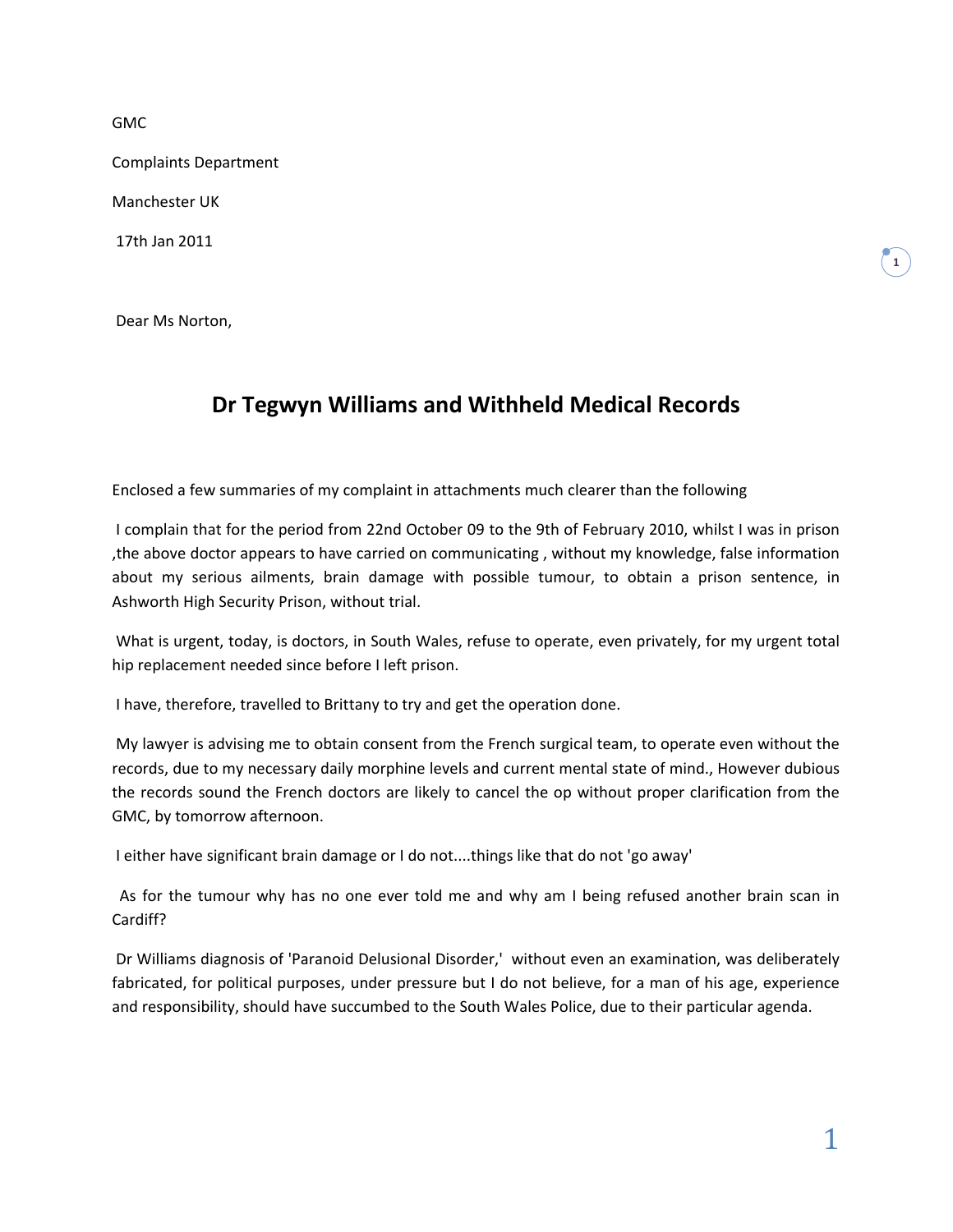To get me locked away,for life, on mental grounds, planned before I was even arrested, for trading in 'machine guns', with his meetings with senior police officers, warrants a criminal investigation by an outside police force...

Today I have been driven all over Brittany to two hospitals and my local G P, to expedite the resolution to this current hold up, again, but I have wasted yet another day in the attempts to get clarification, in writing, from the South Wales NHS , Dr Williams or his corporate solicitors, Morgan Cole, Cardiff.who ,by letter last week ,effectively, just told me to go to hell.

The surgery for hip replacement is booked for Friday, 20th January.

Whilst I was under Dr Williams so called 'care' could I get an 'independent' doctor's examination ,privately, cash up front--no way, Not while I was incarcerated in his own little Bridgend laboratory---No chance.

 "Like the proverbial shit to a blanket" sums up my experiences of the South Wales medical profession, sticking together for the cash.

. At the age of 65 I have never before been so amazed at what goes on in British medical world with so many of these doctors believing they can even 'walk on water'.

 Even my 18 year general practice, Cowbridge Health Centre, Cowbridge, Vale of Glamorgan, refused to lift a finger to help, whilst I was in or out of prison. I am hearing lots of complaints about Caswell Clinic, due to my web site, which I now realise may have credence...

The current situation is very embarrassing for me here as I now live in Brittany especially as I spent most of my life, in a parallel profession, specialising in orthopaedics, straightening out RTAs, so often scraped off the road at 3 in the morning.

Dr Williams' fairy tale psychiatric reports, to keep me in his laboratory for 3 months, are all on my website [downloads] but that aspect can wait until the operation is achieved , hopefully on Friday.

You asked for a succinct review of my complaint but under current medication it is difficult and I apologise, hence the 12 brief attachments..

I will ring often to assess progress for release of the records but please do not think I am holding my breath, on your account.

 The Cardiff Crown Court, Cardiff County Court,, HM Court Service, South Wales NHS and HM Prison Service are all currently wallowing in their own exceta over their 'minor indiscretion' going public. This sort of thing goes on all the time in South Wales and in parts of England, I suspect.

One in your flock has been caught, once again, with his hand in the till but my main interest is the conduct of others who are out to protect him. The Taffia, The Gang, HM Partnership, call them what you like in the Principality. They are all currently 'burning the mid night oil' with tax payers cash, scurrying about in dark shadows, shedding the evidence to block this long over due but urgently needed enquiry.

**2**